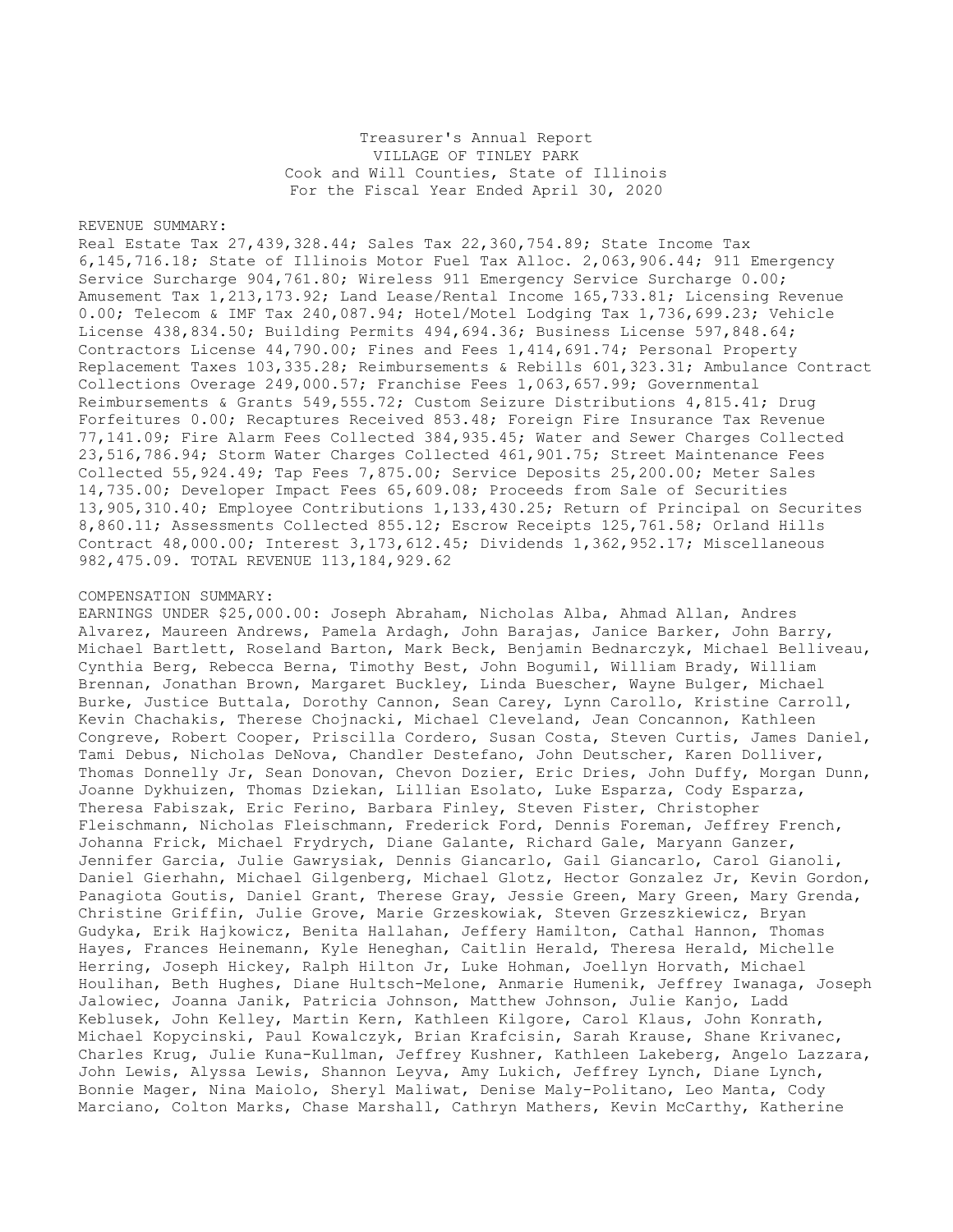McGinnis, Joshua McGinnis, Michael McGrail, Donald McKay, Mark McKenzie, Anthony McMahon, Dawndria Mercado, Jonathon Merrick, Janice Michalec, Cassidy Mikrut, Jessica Mooi, Raymond Mormann, Margaret Morris, Emily Morrison, Joseph Mosqueda, Michael Mueller, Matthew Muller, Tyler Muller, Thomas Mulqueeny Jr, William Murray Jr, John Nagle, Marilyn Nelson, Steven Neubauer, Richard O'Connor, Joseph O'Dette, Lauren O'Donnell, Brett Oftedahl, Deeb Omari, James Ostrom, Thomas D O'Sullivan, James Owczarski, Wilfredo Pacheco, Virginia Palmera, Karen Palys, Ellen Parisi, Charles Paulas, Sean Peaslee, Stanley Pedziwiatr, Juan Perez, Norman Pestlin, Matthew Prusak, Michael Quilty Jr, Todd Rabideau, Sandra Radakovitz, Matthew Randall, Cindy Rauch, Daniel Reda, Eileen Regan, Colin Reilly, Jennifer Renken, William Richey, Daniel Robison, Anne Robison, Deborah Robson, Bradley Roemer, Jennifer Roney, Laura Rot, Rebecca Scanlon, Janet Schmeckpeper, Alexandra Schmeckpeper, Kerry Schmidt, Jake Schutter, Jennifer Seitz, Heather Semetulskis, Donna Serafin, Eric Seyller, Hemza Shaibi, Donald Sheppard, Thomas Shermulis, Samuel Signore, Susan Skoniecke, Dale Smith, Nicholas Smith, Joseph Smulevitz, Lois Socha, Annette St.John, Michael Stanton, Jonathan Stone, Karen Sulikowski, Linda Sullivan, Todd Swartzentruber, Bradley Szymusiak, Charles Tabler, Alexander Tessari, Kristin Thirion, Jennifer Thomas, Christopher Tillson, Thomas Tonra Jr, Nicolas Triemstra, John Tucker, William Turner Jr, Mary Tyrus, Roxane Tyssen, Laura Uher, Steven Uthe, Gianni Valsecchi, Mary Veldman, Alec Vichio, Joseph Vogler Jr, Pamela Volanti, Jerry Watts, Deborah Way, Leo Werr, John Werr, Jonathan Wick, Jo Wiencek, Lisa Williams, Amber Williams, Stephen Wingard, James Wooten, Cindy Wright, Judith Wyman, Laura Zalewski, Matthew Zanta, Ryan Zanta. EARNINGS FROM \$25,000.00 TO \$49,999.99: David Adkins, Rakhshanda Ahmad, Christian Andrews, Wendy Babjak, Kyle Bailey, Sharon Beauchamp, Lisa Beck, Madeleine Belk, Barbara Bennett, Donna Beran, Robert Beran, Thomas Blomberg, Cheryl Bobbitt, Nicholas Bohlsen, Ryan Boling, David Bonarek, Timothy Brooks, Andrew Brown, Mark Bulvan, Anthony Butera, Robert Buttala Jr, Joanne Carroll, Adam Casner, Steven Chianelli, Mark Cotrano, Adam Culbertson, Yvette Curtis, Joann Cyborski, Joseph Daluga, Donald DeBias, Carol Dinaso, Thomas Donlan, Bryan Duesing, Maura Eaton, Timothy Ehlers, Alexander Emmanouilidis, Douglas Erwin, Jeremy Feinberg, Rosemarie Forto-Whitemiller, Ronald Fugger, Piero Galati, Evelyn Gambla, Nichole Gardiner, Shane Garren, William Goossens, Joseph Greco, Jeffery Grigoletti, Joseph Haaga, Arlene Hayes, Patrick Hoban, Anyaetta Hoopes, Kanoah Hughes, Thomas Jalowiec, James Janda, John Janozik, Denise Jawor, Mary Joyce, Tiffany Kane, Linda Kelly Donovan, Gregory King, Joanne Konrath, Michael Kushner, Matthew Labriola, Jennifer Lilly, Jacob Litkenhus, Randy Ludke II, Daniel Mazziotta, Anthony Mazziotta, Kathryn McCabe, Scott Merritt, Michael Milazzo, Brian Millerick, Candice Morrison, Christina Nunez, Susan Pall, Kevin Palys, Lisa Patterson, Julie Peterson, Kimberly Quainter, Dennis Reilly, Paul Reyes, Robert Reynolds II, Connor Rich, Shawn Richards, Stanley Rodriguez, Brandon Rojas, Vicki Sanchez, Dominic Sanfilippo, Sean Sarhage, Karen Schutt, Tracy Serafino, Cynthia Shervino, Amy Skau, Thomas Slepski, Walter Smart, Michael Sposato, Phillip Staros, Allison Tugend, Jacob Vandenberg, Pamela Younker, Sharon Zavala, Larry Zielinski, Matthew Zimbauer, Pamela Zukoski, Valerie Zulevic. EARNINGS FROM \$50,000.00 TO \$74,999.99: Douglas Alba, Joy Anhalt, Barbara Balcerzak, Anthony Balzanto Jr, Jerry Behrens, Brian Borcherding, Ava Brescia, Bruce Broda, Michael Brown, Susan Busz, Anthony DeAdam, Graham Dostal, Clifford Eaton, James Emmett, Logan Enright, John Erskine, Beth Faulkner, Douglas Ferrini, Liam Fitzmaurice, Delynn Flannery, Jason Freeman, Donna Gates, April Geigner, William Gomolka, Kevin Gomulka, Timothy Griffin, Lynn Heed, Scott Heim, Kevin Hickey, Brian Hoogervorst, Kristina Howard, Eileen Keating, Terica Ketchum, Paul Klain, Michael Kot, Erin Laudant, Hannah Lipman, Jennifer Lowe, Amy Lutchen, Mark Magalski, Michael Maher, Peter Marianovich, Mary McCahill, Joseph McClellan, Mozale McHenry, Lynn Mondry, Meryle Motz, James Murphy, Dina Navas, Steven Nemecek, Paul Neuman, James Nigro, Norbert Noel, Timothy O'Hagan, Thomas J O'Sullivan, Terrence Parker, Clarice Pelczarski, Michael Prainito, Cynthia Proffitt, Duane Pulchinski, Maryann Pyrzynski, Danielle Radtke, Kerry Reed, Erik Robbins, Eileen Rodger, Norman Roney, Charles Russ, Sarah Schroeder, Roman Scislowicz, Patricia Sedorook, Robert Serafino, Sam Shervino,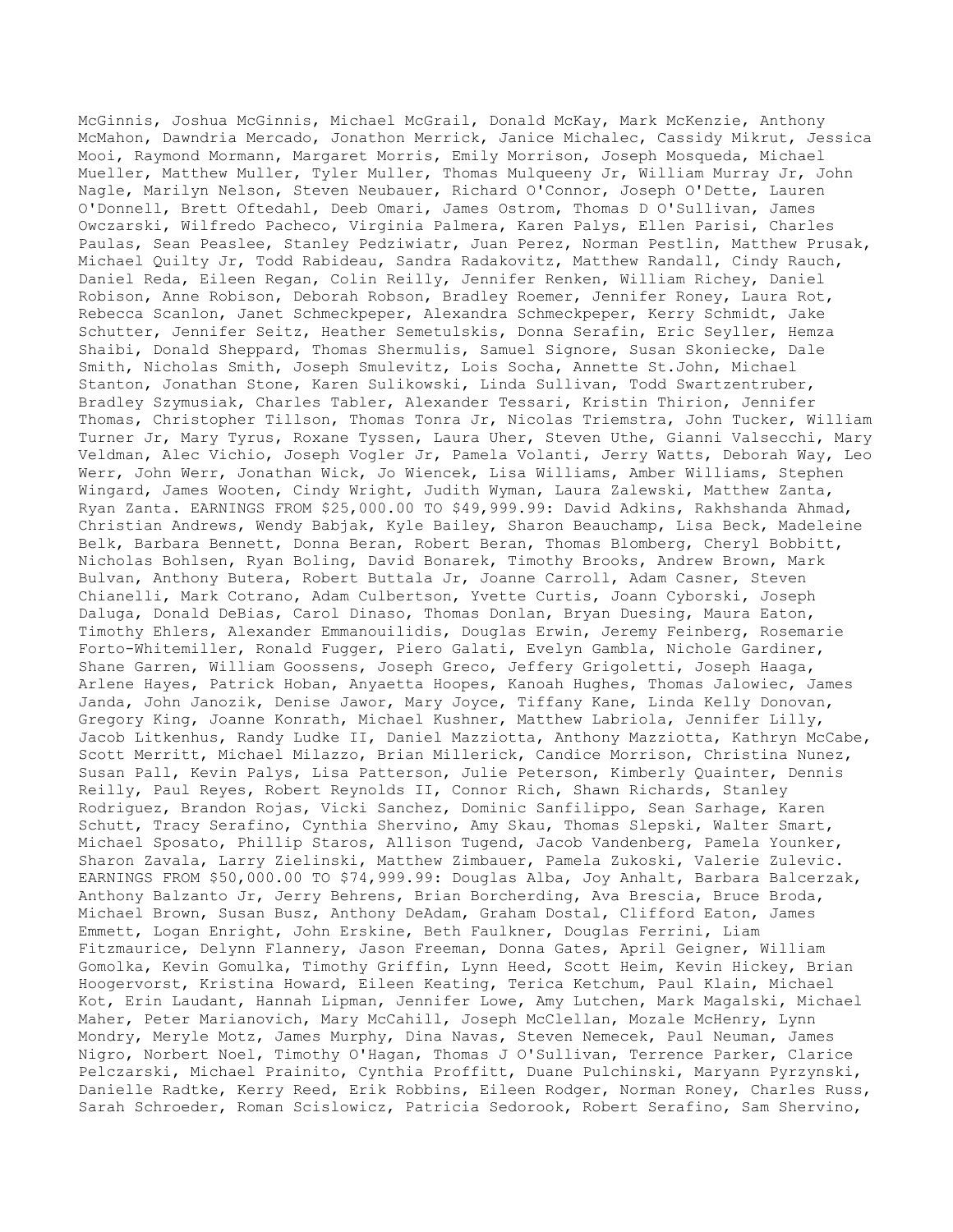Robert Slikas, Rebecca Stocking, Chris Stube, John Sutko, Joshua Swartzentruber, Deborah Thirstrup, Michael Thomas, Heidi Twomey, Scott Udaykee, Robert Vrastil, David Walker, Theresa Werr, Lisa Wilamowski, Lynette Williams, Gary Yaksich, Connie Youpel, Pamela Yurko, Jason Zimbauer, Michael Zonsius. EARNINGS FROM \$75,000.00 TO \$99,999.99: Austin Andrews, Roger Barton, William Batsch, Steven Bilka, Thomas Bondi, Michelle Boone, Jean Bruno, James Calomino, Elizabeth Calomino, Thomas Cappos, Steven Carrabotta, Michael Chambers, William Couch, Derrick Czuchra, Bridget Dauksas-Roy, Leasha Drew-Cooper, Perry Dubish, Colleen Fabiszak, Nicole Fabiszak, Joseph Fitzpatrick, Claudette Flowers, Christopher Frankenfield, Laura Godette, Robert Guest, Keith Harvey, Charles Hillgoth, Ralph Hilton, Kenneth Howard, Gregory Jakus, Sarah Jasperse, Eugene Klimek, Stephen Klotz, Cortney Kristufek, Morris Laphen, Dennis Lindeman, Raymond Lloyd, Gene Lode, Terry Lusby Jr, Dennis Maleski, Dominic Manzella, Patrick McCain, Michael McCullough, Michael McMahon, Charles Montgomery, Zachary Musil, Larry Nice, Michael O'Hern, Eric Peters, David Peterson, Jonathan Popp, William Ringhofer, Daniel Ritter, Kenneth Roemer, Jaclyn Romanow, Meghan Samaras, Andrew Scholz, Victoria Sedorook, Malvi Shah, Donald Shanto, Edwin Spiewak, Melissa Sylvester, Steven Vaccaro, Lisa Valley, Paula Wagener, John Waishwell, Troy White-Meyer, Michael Wittman, Scott Wood, Martin Young. EARNINGS FROM \$100,000.00 TO \$124,999.99: Richard Adamski, Michelle Anichini, Troy Barden, Alan Bechtel, Samantha Bishop, Thomas Boling, John Boling, John Bonarek, Kent Borden, Nicole Brazitis, Enrico Bruno, Catherine Casper, Kimberly Clarke, Stephen Clemmer, Dominic DeMarchi, Donna Framke, Edward Fuja, David Galati, Sean Gawron, William Gembara, Ruth Gibson, William Grabs, T.J. Grady, Timothy Graves, Steven Grossi, Fadi Hasan, Kenneth Hill, Matthew Himmelmann, Ryan Hruby, Joseph Kocek, Lisa Kortum, Jason L'Amas, Steve Lorendo, Allen Lorenzen, Timothy Luke, Denise Maiolo, Lorelei Mason, Phillip Mitchell, Burton Montalbano, Vincent Murmann, Daniel O'Dwyer, Richard Porcaro, Danny Quinn, Jimmy Quinn, Scott Rains, Steven Roberts, Kyle Robinson, Rudy Rosillo, Justin Rzeszutko, Laura Sanchez, David Schmidt, Eileen Scholz, Kevin Schultz, Jennifer Staley, Kyle Stambaugh, Jason Stoiner, Kenneth Strzelczyk, Kelly Sweeney, Bryan Szymusiak, Anthony Trinidad, Heather Trinidad, Philip Valois, Vince VanSchouwen, Jessica Waishwell, Colby Zemaitis. EARNINGS OVER \$125,000.00: Brad Bettenhausen, Bryan Bishop, Melissa Bonarek, Russell Borrowdale, Christopher Butler, Anthony Campbell, Patrick Carr, Osamah Dajani, Roger Davisson, William Devine, Bob Diorio, David Dorian, Kristopher Dunn, Douglas Dwyer, Mark Fabiszak, Charles Faricelli, Jeffrey Graves, Michael Harmon Jr, Kevin Horbaczewski, Jeffrey Jardine, Peterson Jennings, Kenneth Karczewski, Brian Krotser, Amy Lange, Sonny London, Zachary Middleton, Jonathan Mittelman, Frederick Mondt, Kelly Mulqueeny, David Niemeyer, Patrick O'Dwyer, Darren Persha, Timothy Poulos, Forest Reeder, Daniel Riordan, Randall Rockaitis, Gregory Schmeckpeper, Robert Shervino, Patrick St.John, Keith Sullivan, Stanley Tencza, John Urbanski, Jose Vega Jr, Raymond Violetto Jr, Matthew Walsh, Richard Wolff, Brian Wood, Kevin Workowski, Matthew Zylka. Total Compensation 32,653,983.60

## EXPENDITURE SUMMARY:

22nd Century Media, LLC 5,944.13; 3M 5,883.75; A & A Attractions Inc 4,900.00; A T & T 157,581.25; Able & Willing Plumbing 6,740.00; Adapt Pharma Inc 5,400.00; Advocate Christ Medical Center 3,791.00; Aero Rubber Company Inc 10,991.50; Air One Equipment Inc 173,013.79; Airy's Inc 1,143,076.78; Albertsons/Safeway 8,088.56; All Star Fence & Coatings 11,770.00; Alliance Paper & Foodservice Equipment 26,586.43; Allied Electronics Inc 2,831.58; Allied Universal Technology Services 3,774.00; Altorfer Industries Inc 4,545.27; Amazon.com 8,467.26; American English 4,000.00; American Holtzkraft Inc 5,725.96; American Legal Publication 5,376.00; American Planning Association 2,802.00; American Water 724,100.75; Anthem Blue Cross Blue Shield 6,125.70; APCO International Inc 4,953.86; Apple Chevrolet 45,528.23; Aquamist Plumbing & Lawn Sprinkling Co Inc 53,733.54; Archivesocial 4,776.00; Arena Event Services Inc 21,102.74; Arthur J. Gallagher Risk Management Services Inc 10,070.00;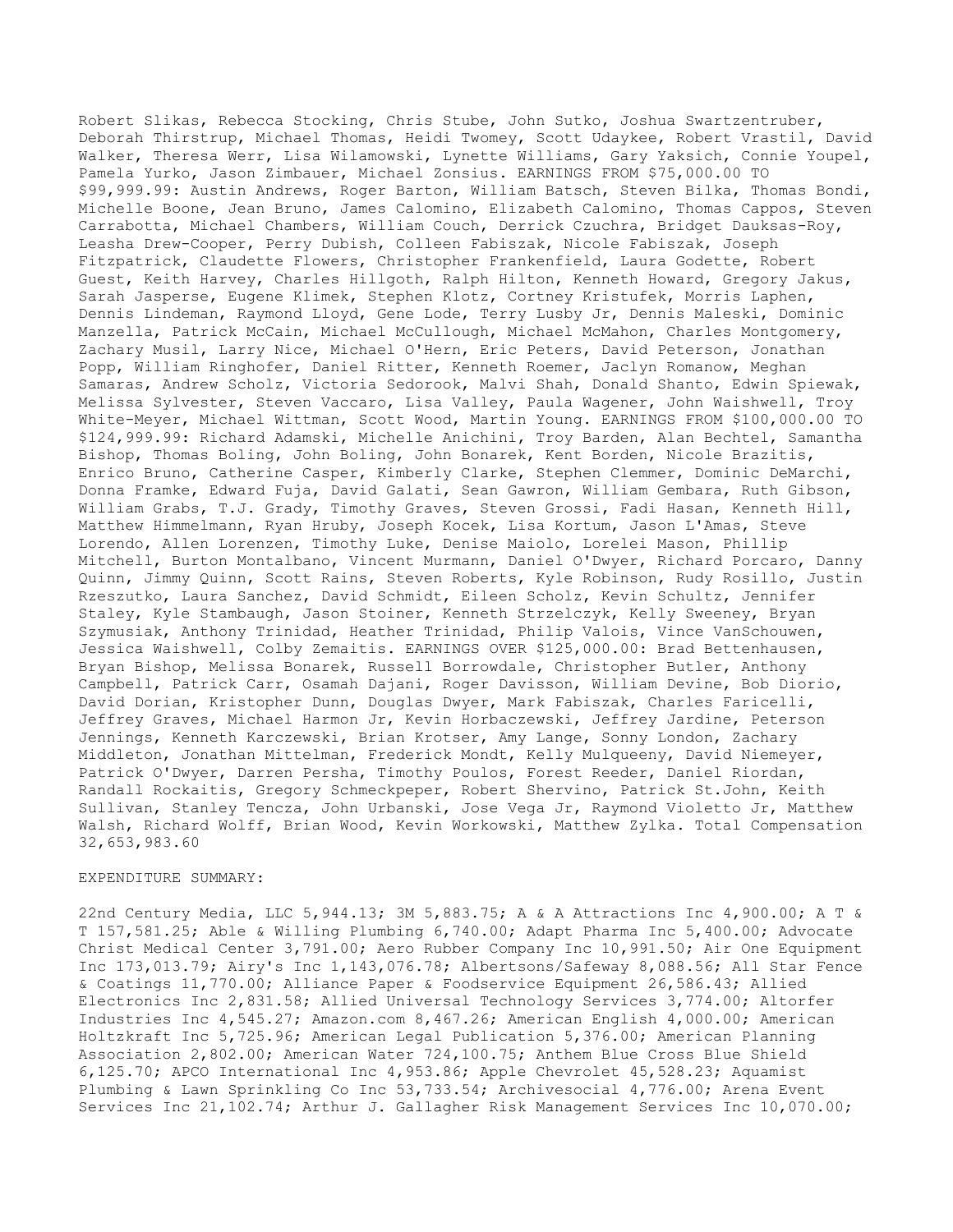Artistic Holiday Designs LLC 16,500.00; Austin Tyler Construction, LLC 1,847,222.89; Avepoint Inc 4,284.00; Avi Systems Inc 8,789.20; Axon Enterprise Inc 33,080.00; B & B Holiday Decorating LLC 68,314.77; B & J Towing And Auto Repair 3,115.00; B Allan Graphics 52,593.00; Backflow Solutions Inc 12,250.77; Baker & Taylor 177,551.87; Batteries Plus 6,975.16; Baxter & Woodman Inc 177,389.96; Beary Landscaping Inc 43,440.60; Bechstein Construction 20,048.34; Best Technology Systems Inc 10,320.00; Bettenhausen Construction Serv 56,450.00; Beverly Snow and Ice Inc 487,345.00; BGL Landscape Inc 17,645.00; Big State Industrial Supply Inc 2,502.90; Black Dirt Inc 5,880.00; Blackstone Publishing 7,946.62; Blue Cross Blue Shield of Illinois 51,999.35; Thomas Boling 29,625.00; Braniff Communications Inc 33,643.00; Bridgeall Libraries Ltd 11,250.00; Brodart Co 59,478.55; Brownells Inc 3,870.33; Bulldog Carpet Cleaning 6,161.40; Byte Sized Solutions LLC 7,938.75; C & M Pipe & Supply Co Inc 3,409.50; Call One 109,005.75; Leonard Cannata 3,451.50; Capron & Avgerinos PC 4,770.00; Cardinal State LLC 8,701.00; Cardno Inc 186,012.83; Carlin-Moran Landscape Inc 19,017.82; John Carlson 2,676.84; Cartegraph Systems LLC 55,406.67; Case Lots Inc 23,269.09; CCP Industries Inc 3,024.01; CDS Office Technologies 14,204.00; CDW Government Inc 305,349.67; Ced/Efengee 24,887.40; Cellebrite Usa 3,700.00; Celtic Commercial Painting LLC 23,505.00; Cengage Learning 27,005.16; Center Point Large Print 2,959.69; Central Technology Inc 9,757.37; CFA Software Inc 9,586.70; Rabih Chafi 5,375.00; Chandler Services 23,601.72; Chase Card Services 51,669.00; Chicago Office Products Co 8,193.97; Chicago Parts & Sounds LLC 88,954.78; Chicago Southland Convention & Visitors Bureau 226,978.13; Chicago Street CCDD LLC 8,120.00; Chicagoland Investigative Services 17,826.10; Children's Plus Inc 17,961.72; Christopher B.Burke Engineerng 405,075.23; Christy Webber Landscapes 199,513.12; Cintas Corporation 31,823.38; Circle K 10,250.00; Citrix Systems Inc 27,086.83; Clarence Davids & Company 8,241.50; College Of Dupage 2,624.00; Comcast Cable 24,266.55; Commonwealth Edison 108,303.23; Comrade Web Studios 9,500.00; Connection 71,759.75; Kevin Conner 2,500.00; Conney Safety Products LLC 4,446.94; Conserv FS Inc 11,035.88; Constellation Newenergy Inc 203,492.06; Convergence Strategy Group 36,204.61; Cook Castle Assoc LLC 9,795.00; Cook County Treasurer 385,603.65; Cordogan Clark And Associates 13,702.00; Core & Main LP 126,022.48; Corrpro Companies 8,200.00; Cosmopolitan Bldg Serv Inc 45,591.00; Costar Realty Information 5,700.37; CR Schmidt Inc 27,600.00; Crash Champions LLC-Mokena 5,430.47; Creative Product Sourcing Inc 10,916.14; Crossmark Printing Inc 39,263.07; Crown Castle Usa Inc 3,000.00; Cryder Enterprises Inc 13,446.00; Cues 2,500.00; Currie Motors 34,859.33; D & B Power Associates Inc 11,481.00; Osamah Dajani 3,066.31; Rick Tariq Dandan 179,973.59; Danmar 13,305.00; Davey Resource Group Inc 62,478.57; Dearborn National 28,514.26; Dell Marketing LP 46,960.69; Demco Software 6,017.68; Dewberry Architects Inc 20,613.97; Dinges Fire Company 9,500.00; Dixon Engineering Inc 10,575.00; DNA Labs International 13,915.00; Dreamseats LLC 5,863.79; Durkin Electric Co Inc 33,309.40; Dustcatchers Inc 6,626.41; Dynegy Energy Services LLC 228,019.55; Eagle Uniform Co Inc 4,363.00; Ebsco Information Services 15,289.26; Ecolab Pest Elimination Inc 7,349.79; Ed & Joe's Pizza 3,807.00; Edgewave 2,636.10; The Edward Electric Company 21,764.19; EJ Equipment Inc 43,336.44; EJ Usa. Inc 43,225.32; Elan City Inc 5,829.00; Element Graphics & Design Inc 17,131.70; Don Ellis 8,250.00; Emergency Vehicle Technologies 10,938.15; Emling Canvas Products 9,000.00; Enecon Corporation 4,935.00; Eroc Properties LLC 35,000.00; Eso Solutions Inc 8,345.00; ESRI 14,044.52; ETP Labs Inc 7,059.60; Evon's Trophies & Awards 4,399.00; F.H. Paschen, S.N. Nielsen & Assoc LLC 517,999.41; FE Moran Inc Mechanical Services 17,755.78; Farnsworth Group 8,442.50; Faro Technologies Inc 9,346.01; FCA Realty LLC 340,378.00; Ferguson Facilities #3400 9,806.95; FGM Architects 54,079.25; Fire Cam LLC 17,495.00; Fire Service Inc 17,243.27; First American Title Insurance Company 144,065.22; First Arriving LLC 5,575.00; First Class Inc 28,454.75; First Midwest Bank 10,680.00; Fleet Safety Supply 4,099.68; Fleetpride 4,088.29; FMP 13,383.99; Force Enterprises 3,913.48; Forest View Farms 7,165.00; Foster & Foster Inc 13,968.00; Fountain Technologies Ltd 9,745.50; Fox Valley Fire & Safety Co 114,651.20; Frankfort Square Park District 5,954.79; Frazier Concrete Inc 8,700.00; G. W. Berkheimer Co Inc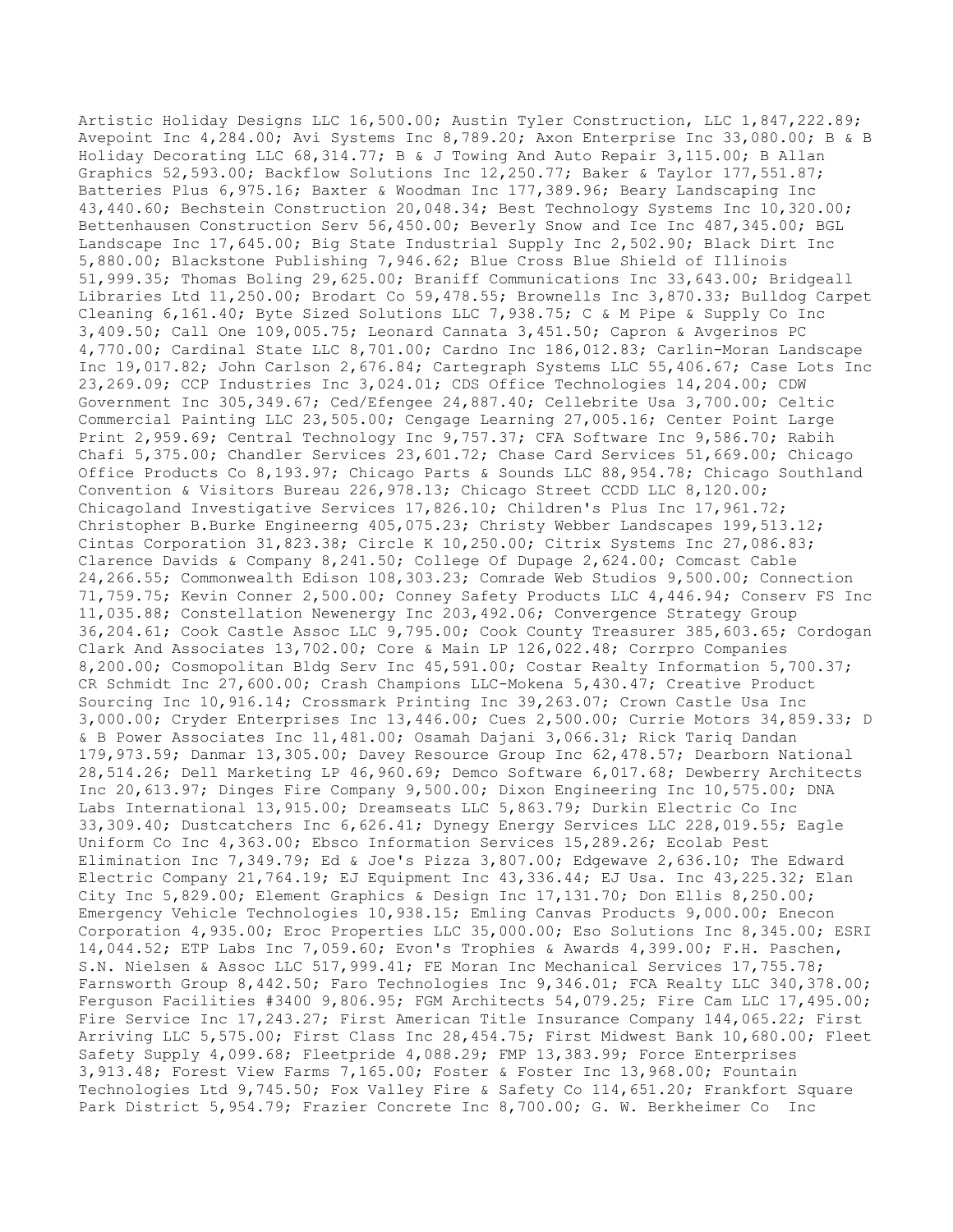3,961.75; Gallagher Asphalt Corp. 3,506,685.77; Gallagher Materials Inc 11,758.35; Galls LLC 7,074.78; Garvey's Office Products 4,343.27; GBJ Sales, LLC 4,448.55; Gecrb/Amazon 24,323.24; Gem Business Forms Inc 2,977.00; Genco Industries Inc 4,400.00; Gerard & Roberts Constr Inc 15,500.00; Giant Maintenance & Restoration Inc 9,770.00; GIS Consortium 6,000.00; Global Emergency Products Inc 113,988.47; Global Knowledge Training LLC 5,995.00; Go Parts Inc 2,515.05; Go Promotions 5,011.63; Goldy Locks Inc 5,597.51; Government Consulting Services of Illinois LLC 3,000.00; Govqa Inc 17,135.00; GovtempsUSA LLC 145,778.42; Grainger 41,379.11; Grayshift LLC 15,030.00; Greater Illinois Title 129,997.14; Green Promoting LLC 16,146.53; Gregory P Szuter Esq 2,548.25; H & J Holdings LLC 69,887.00; Hansen Door Inc 15,118.52; Healthcare Service Corporation 4,351,261.09; Heartsmart.com 20,362.10; Henricksen & Co Inc 12,643.53; Henry's House Of Decorated Apparel LLC 7,975.00; Hervas,Condon & Bersani PC 15,013.14; Hillard Heintze LLC 8,750.00; Matthew Himmelmann 3,070.65; Hiskes Dillner O'Donnell Marovich & Lapp Ltd 2,890.00; Home Depot Credit Services 3,479.20; Homer Industries 3,550.00; Homewood Disposal Service 54,853.88; HR Green Inc 12,150.00; HR Source 5,757.50; Huff & Huff Inc 3,005.97; Hydro-Exc Inc 17,112.17; ICMA 19,487.26; Identity Automation LP 6,285.00; Illinois Department Of Employment Security 7,023.00; Illinois Municipal Retirement Fund 2,035,998.41; Illinois Assoc of Chiefs of Police 6,425.00; Illinois Counties Risk Management Trust 690,176.15; Illinois Dept. of Innovation & Technology 6,480.00; Illinois Library Association 3,789.00; Illinois Municipal League 4,507.00; Illinois Secretary Of State 3,796.00; Illinois State Police 9,331.58; Illinois State Treasurer 16,192.22; Imaging Office Systems Inc 5,533.22; Imaging Systems Inc 56,895.44; Industrial Roofing Serv Inc 12,000.00; Infogroup 11,714.00; Ingalls Occupational Medicine 21,072.00; Ingram Library Services 51,006.90; Insituform Technologies LLC 687,405.27; Insurance Program Managers Grp 137,269.48; Integrity Sign Company 7,027.00; Intelligent Traffic Equipment Marketing Ltd 26,522.86; Interiors For Business Inc 25,800.35; International Code Council Inc 6,665.00; International Accreditation Service 9,300.00; Interstate Battery System 8,091.39; IRMA 167,742.76; J & J Newell Concrete Contractors Inc 275,441.10; J And R Sales And Service Inc 6,220.44; J S R Enterprises Inc 44,052.48; J.C.Schultz Enterprises 3,116.69; JBR Inc dba Fundways Of Illinois Inc 5,777.00; John Burns Construction Co 335,307.00; John Deere Company 12,041.59; Joliet Suspension Inc 4,124.64; Julie Inc 7,968.79; Kane Mckenna & Associates Inc 12,175.00; Kapco/Kent Adhesive 2,791.14; Kerestes Martin Assoc Inc 18,874.81; Kevron Printing & Mailing Inc 2,913.00; K-Five Construction Corp 415,015.43; Kiesler Police Supply 6,746.41; Kirby School District #140 21,400.00; Kleen Air Service Corporation 7,495.00; Klein Thorpe & Jenkins Ltd 12,303.12; Knowbe4 Inc 11,470.00; Kolbe Servicepro Inc 6,045.24; K-Tech Specialty Coatings Inc 17,817.89; Kurtz Ambulance Service Inc 906,418.63; Legat Architects 10,000.00; Lehigh Hanson 21,017.56; Lexipol, LLC 4,587.00; Liberty Flag & Banner 49,985.00; Library Furniture International 16,931.00; Library Ideas LLC 7,874.70; Linkedin Corporation 12,839.05; Lira 35,365.00; Logical Technical Services 129,511.27; Terry Lusby Jr 3,234.87; M.E.Simpson Company Inc 183,728.01; Macqueen Emergency Group 3,733.65; Magnet Forensics Usa Inc 11,295.00; Maintstar Inc 41,500.00; Management Partners Inc 32,500.00; Mango Languages 4,265.00; Map Automotive Of Chicago 9,465.07; Marcus Theaters Corporation 5,380.50; Martin Implement 3,345.13; Martin Whalen O.S. Inc 85,990.59; Master Auto Supply Ltd. 8,061.05; Master Fence Inc 13,301.60; Mcgill Construction Co LLC 179,718.62; Meade Electric Company Inc 115,226.66; Meany Inc 4,200.00; Meilahn Manufacturing Co 32,734.80; Menards 91,119.82; Meridian IT Inc 352,688.86; Mesirow Insurance Services Inc 29,794.33; Metro Power Inc 28,281.77; Metropolitan Industries Inc 14,992.38; Metropolitan Water Reclamation District Of Greater Chicago 793,474.61; Microage 3,715.10; Microsystems Inc 8,330.45; Midwest Air Pro 3,691.30; Midwest Tape 43,180.63; Minuteman Security 121,697.49; Mokena Fire Protection District 5,016.49; Monroe Truck Equipment,Inc 11,058.19; Montana & Welch LLC. 18,622.50; Moraine Valley Com. College 2,649.00; Morgan Birge & Assoc Inc 2,970.00; Morningstar 4,090.00; Morrison Associates Ltd 3,000.00; Morton Salt Inc 403,144.20; Mr. Davids Flooring Int'l LLC 22,176.00; MSAB Inc 3,375.00; MSC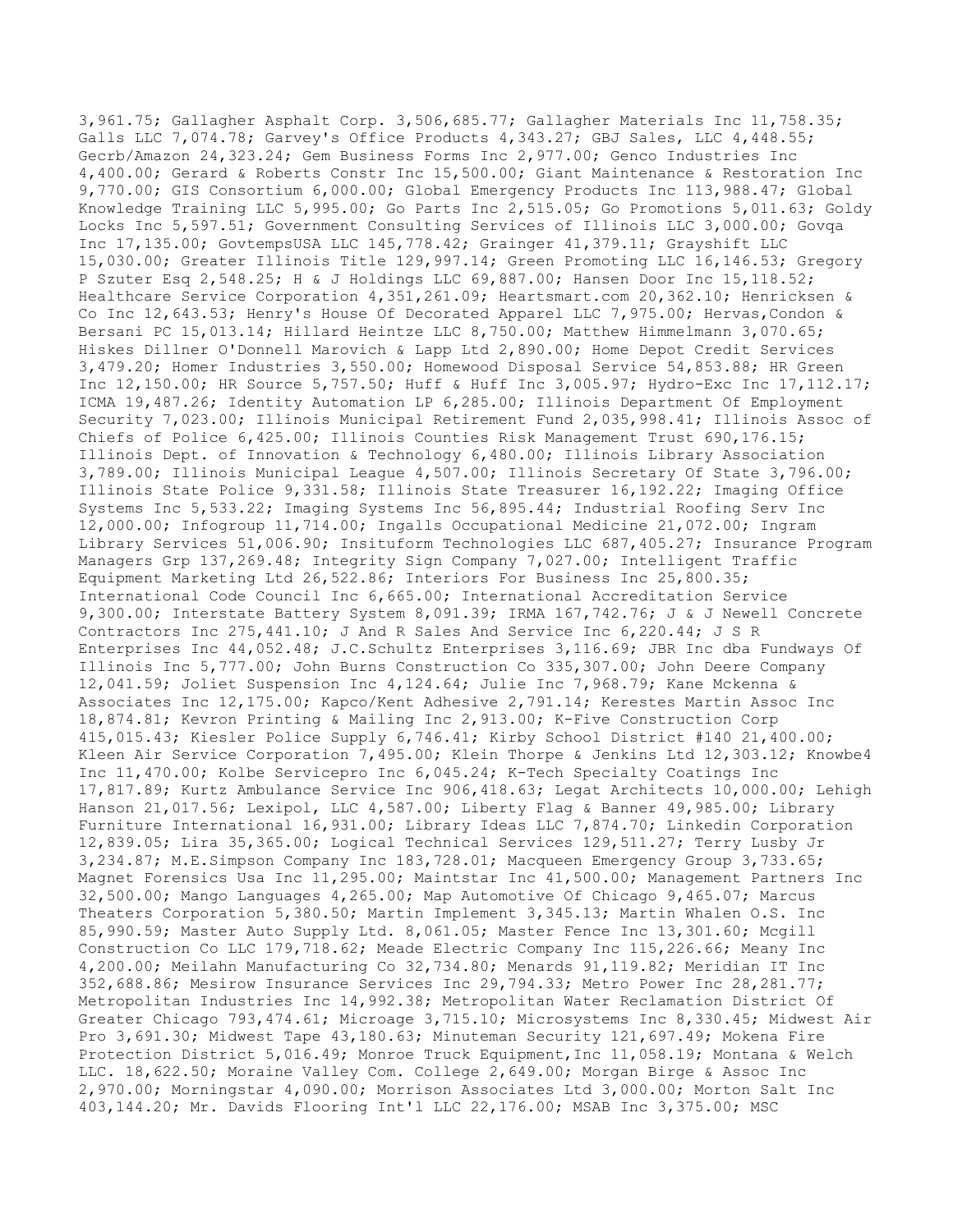Industrial Supply Co 15,842.46; Municipal GIS Partners Inc 204,813.42; Municipal Services Consulting Inc 379,717.19; Murphy & Miller Inc 119,877.73; MVP Fire Systems Inc 6,565.50; Mxtoolbox Inc 3,588.00; National Research Center Inc 16,775.00; NBC Sports Chicago 7,700.00; Neofunds By Neopost 3,217.52; Newsbank Inc 10,039.00; NFPA 2,944.91; Nicor 66,688.08; North East Multi-Reg Training 17,253.00; Northamerican Reptile Breeders 7,750.00; Northeastern Illinois Regional Crime Laboratory 80,116.00; Northern Safety Co Inc 7,139.00; Northwestern University 9,740.00; Michael O'Hern 3,609.69; Ollis Book Corporation 8,649.46; Onsite Communications Usa Inc 99,336.00; Onsolve LLC 16,500.00; Open Edge 74,932.19; Orion Safety Products 10,206.88; Otis Elevator Company 4,349.29; Overdrive Inc 49,668.57; P.A.W.S. 11,202.00; Pace Systems Inc 43,478.49; Panduit Corporation 61,172.00; Park Ace Hardware 21,651.57; PCI Flortech Inc 4,995.00; Peterson Johnson & Murray Chicago LLC 844,060.29; Pitney Bowes Purchase Power 26,510.91; Pizzo & Associates Ltd. 158,353.55; Polonia BanquetsInc 5,151.65; Pomp's Tire Service Inc 63,001.47; Porter Lee Corporation 6,266.48; Timothy Poulos 2,686.94; Power Equipment Leasing Co 3,040.08; Praxair Distribution Inc 4,466.54; Precision Cartridge Inc 4,479.20; Promo Answers Inc 5,771.80; Promos 911 Inc 4,989.84; Proquest 20,035.39; Proshred Security 5,118.00; Public Agency Training Council 2,615.00; Public Safety Corp 4,772.00; Public Safety Direct Inc 5,243.74; Public Storage 2,586.21; Quill Corporation 3,852.78; R.C.Wegman Construction Co 4,367,793.00; Ray O' Herron Co Inc 70,421.58; Ray O'Herron Co Inc - Obt 8,515.00; RBT Industries LLC 42,513.46; Reaching Across Illinois Library System 40,667.10; Record A Hit 3,345.00; Recorded Books, LLC 13,008.71; REI 3,156.00; Reimer & Dobrovolny PC 4,112.95; Reladyne 9,486.20; Reliable Fire Equipment 3,493.90; Res Publica Group LLC 5,888.65; Revize LLC 5,900.00; Ridge Landscape Services LLC 256,794.34; William Ringhofer 7,134.69; Rizza Buick Gmc Cadillac Inc 92,900.07; Robinson Engineering Co Ltd 1,136,575.22; Rollnrack LLC 8,535.00; Romeoville Fire Academy 6,370.00; Rory Group LLC 27,000.00; Roy Zenere Trucking & Excavating Inc 76,957.87; Rubino's Italian Imports 3,438.66; Running For Kicks 7,440.00; Rush Truck Centers 284,139.69; Ryan Electrical Services Inc 71,470.64; Rydin Decal 8,658.68; Salina's Pasta & Pizza Inc 11,520.68; Sam's Club 7,301.04; Sam's Club Direct 24,601.39; Saunoris 5,457.29; Sawyer Falduto Asset Management LLC 129,488.00; Sba Steel LLC 38,780.13; Schaaf Equipment Co Inc 3,118.62; School Outfitters LLC 5,804.12; Service Sanitation Inc 15,621.88; Servpro Of Tinley Park 30,859.19; Sewer Assessment Services LLC 50,849.40; Showcases 3,188.94; Side Street American Tavern 5,057.30; Sikich Llp 44,085.00; Sirchie Finger Print Labs 3,319.91; Site Design Group Ltd 226,550.02; Solarwinds 11,013.00; South Suburban Mayors & Managers Assoc 43,322.40; Speedway LLC 2,700.00; Standard Equipment Company 11,545.32; Standard Industrial & Auto Equipment Inc 2,647.93; Staples 34,275.32; Steiner Electric Company 12,960.93; Stephen A. Laser Associates 14,850.00; Sternberg Lighting Inc 11,430.00; Stratus Technologies Ireland 9,888.00; Sub Trailer Hitch Inc 2,658.45; Suburban Laboratories Inc 6,665.00; Superion LLC 130,531.91; Superior Pumping Serv LLC 218,878.50; Sutton Ford Inc/Fleet Sales 313,971.04; Swan 62,794.66; Targetsolutions Learning LLC 14,832.74; Ted's Greenhouse Inc 133,992.22; Telcom Innovations Group LLC 20,676.75; Temperature Equipment Corp 422,601.27; The Brewer Company 3,765.05; The Cop Fire Shop 7,964.15; The Gorman Group Ltd 9,950.00; The Innovation Group Inc 18,700.00; The Lakota Group Inc 168,232.64; The Locker Shop 45,269.00; The Right Stuff Entertainment 3,000.00; Theodore Polygraph Service 4,125.00; Third District Fire Chief Assn 6,461.25; Thompson Elevator Inspection Services Inc 16,295.00; Thomson Reuters-West Pymnt Ctr 5,554.26; Thyssenkrupp Elevator Corp 12,101.55; Tinley Park Park District 15,943.32; Tinley Park Fire Dept Assoc 4,000.00; Tinley Park Kitchen & Bath 8,257.71; Today's Business Solutions 7,619.20; Total Administrative Services Corp 2,576.29; Total Automation Concepts Inc 67,242.90; Tinley Park Hotel & Convention Ctr LLC 7,598.93; Traffic Control & Protection 11,291.35; Traffic Control Company 93,540.98; Traffic Logix Corp 5,400.01; Training Concepts Inc 2,640.95; Trane 19,117.03; Tribune Publishing Company 14,939.65; Tri-Electronics Inc 9,838.30; Trihedral Engineering Limited 3,107.24; TRM Painting LLC 4,950.00; Trugreen 33,363.00; Tyler Technologies Inc 187,651.66; Tom Tynan 3,000.00; U S Aqua Vac Inc 103,500.00; U.S. Bank Equipment